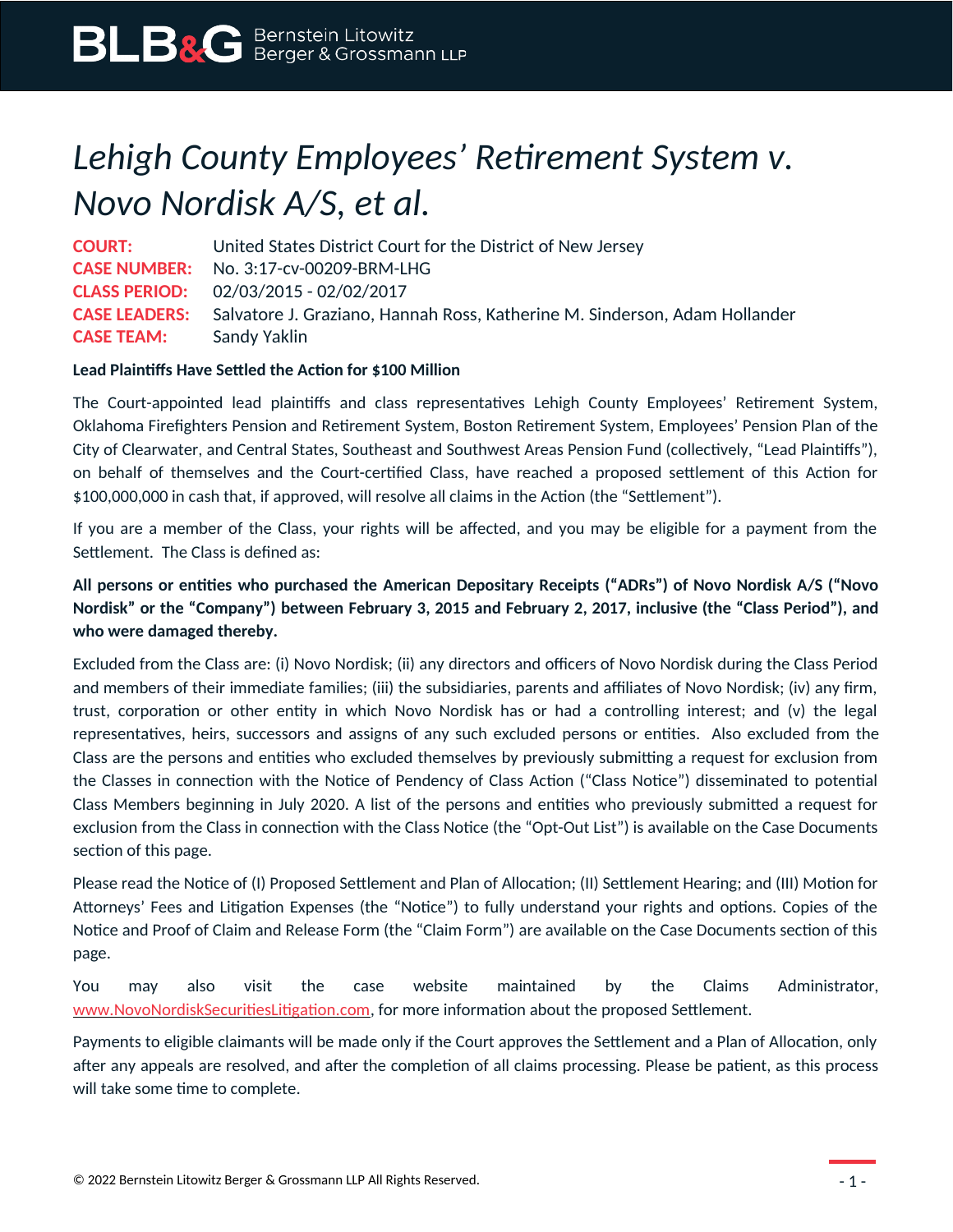

#### **YOUR LEGAL RIGHTS IN THIS LAWSUIT:**

**POSTMARKED (IF MAILED), OR ONLINE, NO 2022.**

**SUBMIT A CLAIM FORM** This is the only way to be eligible to receive a payment from the LATER THAN JULY 27, Plaintiffs' Claims (as defined in paragraph 34 of the Notice) that you have Settlement Fund. If you are a Class Member, you will be bound by the Settlement as approved by the Court and you will give up any Released against Defendants and the other Defendants' Releasees (as defined in paragraph 35 of the Notice), so it is in your interest to submit a Claim Form.

**OBJECT TO SETTLEMENT BY SUBMITTING A WRITTEN OBJECTION SO THAT IT IS RECEIVED NO LATER THAN JUNE 6, 2022.**

**THE** If you do not like the proposed Settlement, the proposed Plan of Allocation, or the request for attorneys' fees and Litigation Expenses, you may write to the Court and explain why you do not like them. You cannot object to the Settlement, the Plan of Allocation, or the fee and expense request unless you are a Class Member.

**ATTEND A HEARING ON JUNE 27, 2022 AT 11:00 A.M., AND FILE A NOTICE OF INTENTION TO APPEAR SO THAT IT IS RECEIVED NO LATER THAN JUNE 6, 2022.**

Filing a written objection and notice of intention to appear by June 6, 2022 allows you to speak in Court, at the discretion of the Court, about the fairness of the proposed Settlement, the Plan of Allocation, and/or the request for attorneys' fees and Litigation Expenses. The June 27, 2022 hearing will be conducted by video conference (see paragraphs 53-54 of the Notice). If you submit a written objection, you may (but you do not have to) participate in the hearing and, at the discretion of the Court, speak to the Court about your objection.

**DO NOTHING.** If you are a member of the Class and you do not submit a valid Claim Form, you will not be eligible to receive any payment from the Settlement Fund. You will, however, remain a member of the Class, which means that you give up your right to sue about the claims that are resolved by the Settlement and you will be bound by any judgments or orders entered by the Court in the Action.

#### **The Litigation**

This securities class action was filed on behalf of investors who purchased the American Depositary Receipts ("ADRs") of Novo Nordisk A/S ("Novo Nordisk" or the "Company") during the period from February 3, 2015 to February 2, 2017, inclusive (the "Class Period"), against Novo Nordisk and certain of its senior executives (collectively, "Defendants"). The action alleges claims under Sections 10(b) and 20(a) of the Securities Exchange Act of 1934 and Rule 10b-5 promulgated thereunder.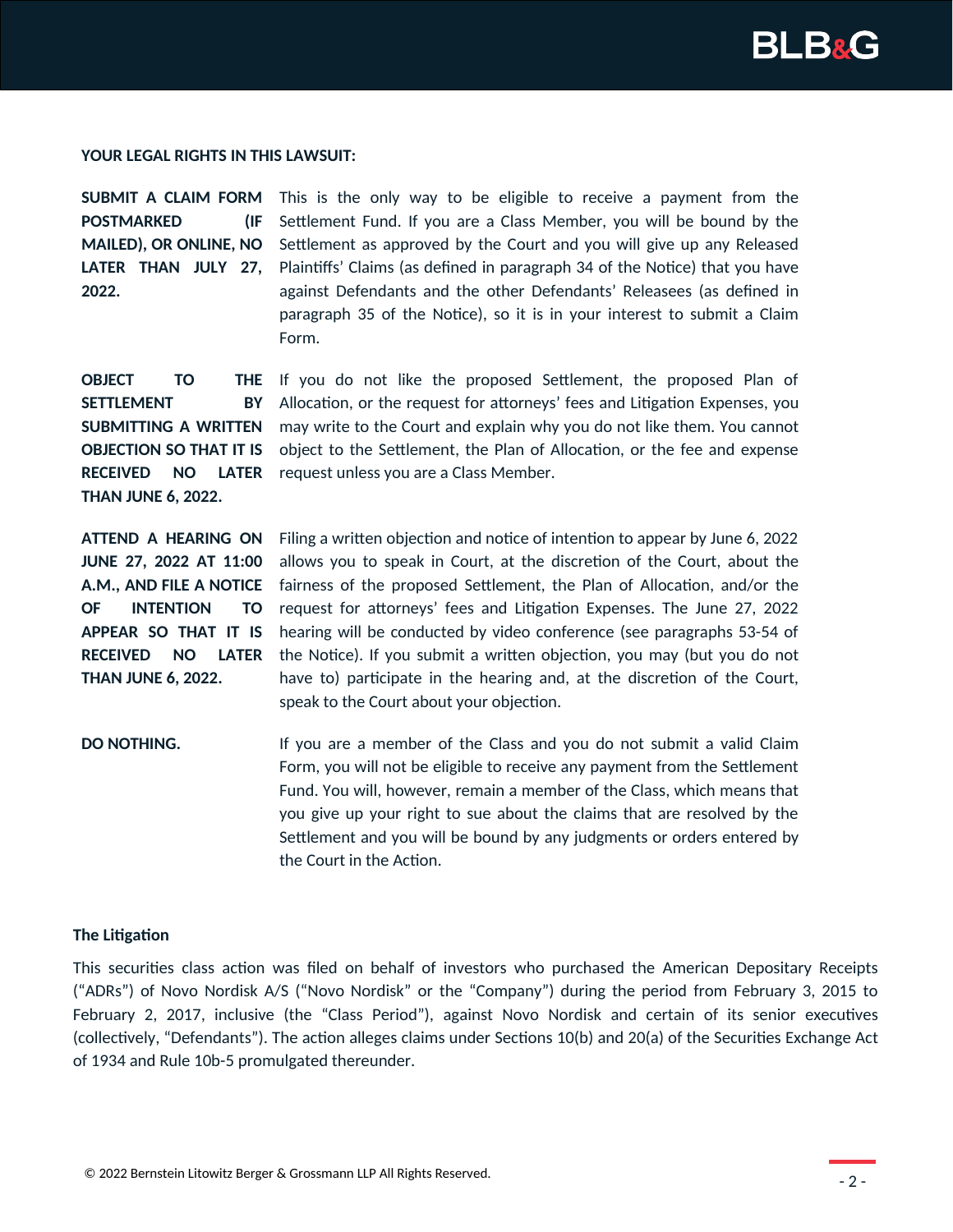

Novo Nordisk is a pharmaceutical company that primarily produces insulin and other diabetes-treatment drugs. Only a few other companies manufacture insulin-based medicines. Throughout the Class Period, Defendants told investors that the Company's sales and profits would continue to grow significantly. Although Novo Nordisk's competitors told investors that their insulin-related revenues would diminish as a result of pricing pressures from pharmacy benefit managers ("PBMs") who purchase drugs from pharmaceutical companies, Novo Nordisk assured investors that it was not subject to these same pricing pressures and that its sales and profits would continue to grow substantially.

In truth, Novo Nordisk faced the same pricing pressures as its competitors, which was disclosed to the market beginning on August 5, 2016, when the Company announced disappointing earnings and lowered sales and growth forecasts. Defendants nevertheless reassured investors that the Company would grow its profits at a 10% rate. The price of Novo Nordisk's ADRs dropped significantly on that disclosure, and again on August 8, 2016 on reports that there would be no quick rebound from the Company's stagnating growth. Finally, on October 28, 2016, Novo Nordisk cut its long-term profit growth forecasts by 50%, specifically citing increased pricing pressures on diabetes drugs. On that news, Novo Nordisk ADRs dropped by 13%, the Company's largest price decline in more than 14 years.

On June 1, 2017, the Court entered an order appointing (i) Lehigh County Employees' Retirement System; (ii) Boston Retirement System; (iii) Oklahoma Firefighters Pension and Retirement System; and (iv) Central States, Southeast and Southwest Areas Pension Fund as Co-Lead Plaintiffs. In that order, the Court also appointed BLB&G and co-counsel as Co-Lead Counsel for the Class.

Co-Lead Plaintiffs filed their consolidated amended complaint on August 4, 2017. Defendants moved to dismiss the complaint on October 3, 2017. Following briefing and argument, on August 16, 2018, the Court denied Defendants' motion to dismiss in its entirety.

Following the Court's ruling denying Defendants' motion to dismiss, the parties entered discovery.

On January 31, 2020, the Court issued an order certifying the Class as defined above.

On June 28, 2021, the case was reassigned to Judge Zahid N. Quraishi. By July 12, 2021, Defendants' motion for summary judgement was fully briefed.

If you wish to discuss this action or have any questions concerning your rights or interests, please contact Salvatore J. Graziano, Katherine M. Sinderson, or Adam D. Hollander at 212-554-1400.

### **Case Documents**

- Notice of (I) Proposed Settlement and Plan of Allocation; (II) Settlement Hearing; and (III) Motion for Attorneys' Fees and Litigation Expenses
- Proof of Claim and Release Form
- List of Previously Excluded Parties
- March 8, 2022 Order Preliminarily Approving Settlement and Providing for Notice
- January 31, 2020 Opinion Granting Motion to Certify Class
- August 16, 2018 Opinion Denying Defendants' Motion to Dismiss